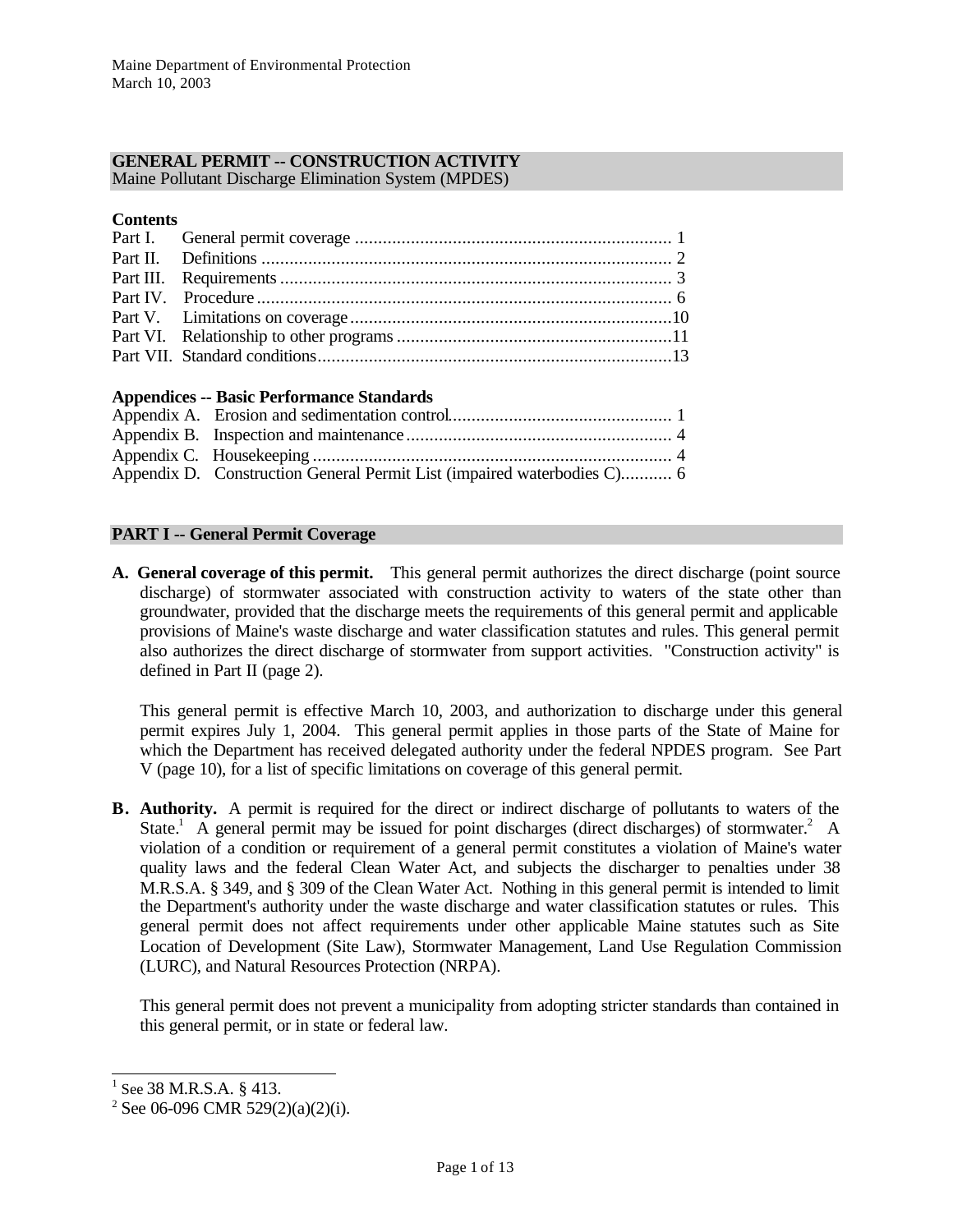### **PART II -- Definitions**

The following terms have the following meanings when used in this general permit.

Note: Additional definitions are found in 06-096 CMR 520 and in the waste discharge and classification laws.

- **A. Construction activity***.* "Construction activity" or "activity" means:
	- **1.** Construction activity including one acre or more of disturbed area, or activity with less than one acre of total land area that is part of a common plan of development or sale, if the common plan of development or sale will ultimately disturb equal to or greater than one acre; or
	- **2.** Any other construction activity designated by the Department based on the potential for contribution to a violation of a water quality standard or for significant contribution of pollutants to waters of the State.

Note: Based upon Maine's soils, topography, and extensive water resources, the Department has determined that the great majority of construction activities disturbing one acre or more will result in discernable concentrated flows (direct discharges) to waters of the state.

- **B. Common plan of development or sale.** A "common plan of development or sale" means a subdivision as determined by the Land Use Regulation Commission (LURC), or a subdivision under municipal law as determined by the municipality where the subdivision is located.
- **C. Department.** "Department" means the State of Maine Department of Environmental Protection.
- **D. Direct discharge.** "Direct discharge" or "point source" means any discernible, confined and discrete conveyance, including, but not limited to, any pipe, ditch, channel, tunnel, conduit, well, discrete fissure, container, rolling stock, concentrated animal feeding operation or vessel or other floating craft, from which pollutants are or may be discharged.<sup>3</sup>
- **E. Disturbed area** "Disturbed area" is clearing, grading and excavation.<sup>4</sup> Mere cutting of trees, without grubbing, stump removal, disturbance or exposure of soil is not considered "disturbed area". "Disturbed area" does not include routine maintenance, but does include redevelopment. "Routine maintenance" is maintenance performed to maintain the original line and grade, hydraulic capacity, and original purpose of the facility.
- **F. Impaired waterbody (C).** An "impaired waterbody" means a waterbody that is not attaining water quality criteria or standards, as determined by the Department. If a construction activity may cause or contribute to the impairment of a waterbody, the Department includes the waterbody on a sub-list referred to as the "Construction General Permit List". If a waterbody is included on the list, it is referred to as an "impaired waterbody (C)."
	- **1. Construction General Permit List.** The list of the impaired waterbodies (C) is in Appendix D.

 3 38 MRSA § 466(5) (definition of "direct discharge") and 06-096 CMR 520 (definition of "point source").

<sup>&</sup>lt;sup>4</sup> See 06-096 CMR 521(9)(b)(14)(x) and 40 CFR 122.26(b)(15).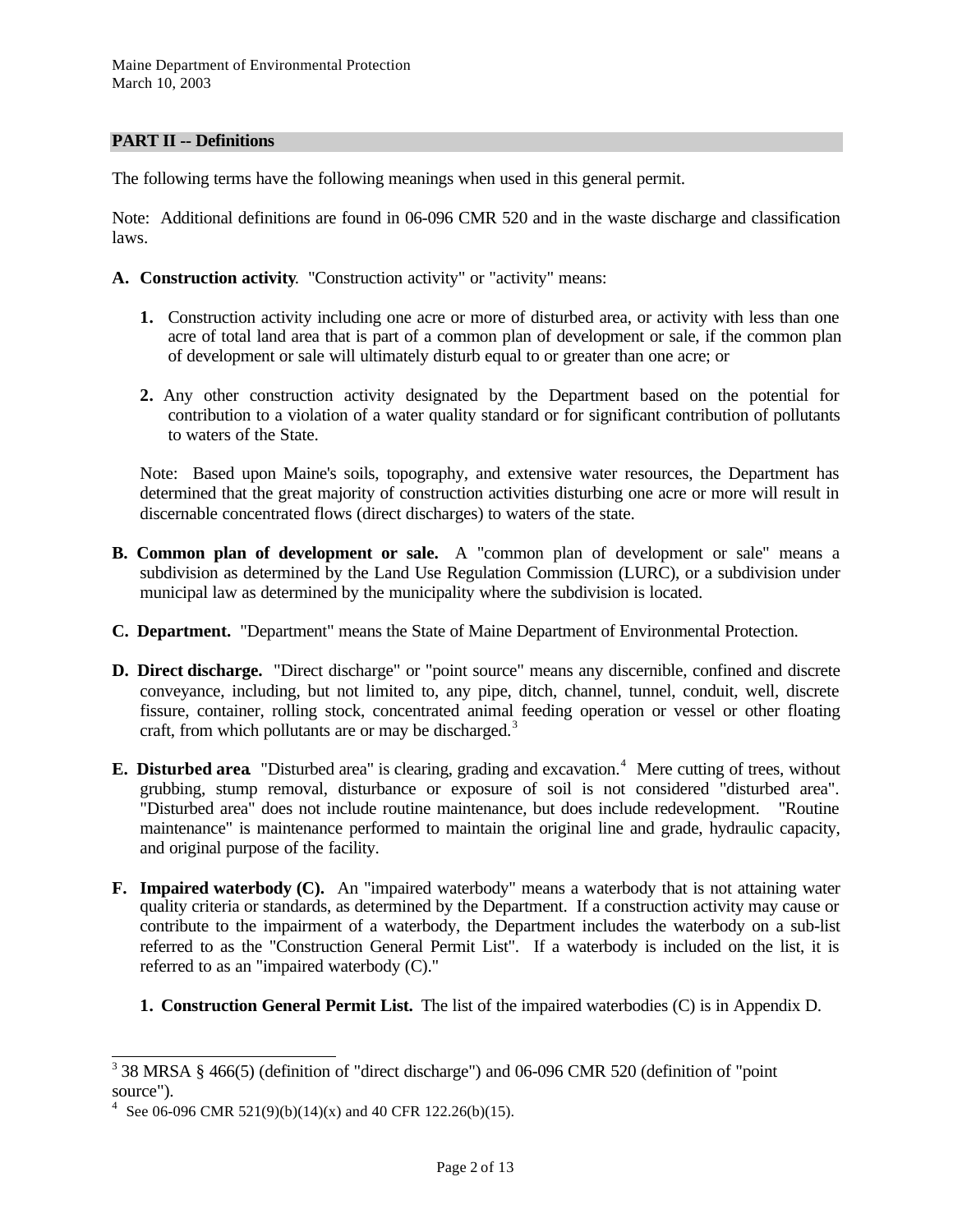- **2. Best currently available data.** The Department may use the best currently available data to determine the status of a waterbody, rather than relying upon the Construction General Permit List, when the activity itself may have caused or contributed to the impairment, or when the Department reviews an application for a permit such as an individual Waste Discharge or Site Law permit.
- **G. Notice of Intent ("NOI").** "Notice of Intent or "NOI" means a notification of intent to seek coverage under this general permit made by the applicant to the Department on a form provided by the Department.
- **H. Notice of Termination ("NOT").**"Notice of Termination" or "NOT" means a notification of intent to end coverage under this general permit on a form provided by the Department.
- **I. Person.** An individual, firm, corporation, municipality, quasi-municipal corporation, state agency, federal agency or other legal entity. <sup>5</sup>
- **J. Stormwater.** "Stormwater" means storm water runoff, snow melt runoff, and surface runoff and drainage. "Stormwater" has the same meaning as "storm water".
- **K. Support activities.** "Support activities" means support activities associated with a construction activity (e.g. concrete or asphalt batch plants, equipment storage yards, material storage areas, excavated material disposal areas, borrow areas) provided the following requirements are met.
	- **1. Direct relationship.** The support activity is directly related to a construction site that is required to have waste discharge permit coverage for discharges of storm water associated with construction activity.
	- **2. Type of operation.** The support activity is not a commercial operation serving multiple unrelated construction projects by different persons, and does not operate beyond the completion of the construction activity at the last construction project it supports.

### **PART III -- Requirements**

Part III describes the requirements for obtaining authorization under this general permit. See Part IV for general submission requirements and procedures related to Notices of Intent (NOIs) and Notices of Termination (NOTs).

A person may not construct or cause to be constructed or operate or cause to be operated or, in the case of a common plan of development or sale (subdivision), sell or lease, offer for sale or lease or cause to be sold or leased any area affected by construction activity without obtaining approval from the Department. A person having an interest in or undertaking an activity on a parcel of land affected by this general permit may not act contrary to this general permit.

If a project comes under both (A) and (B) below, only one NOI is required.

**A. Construction activity (other than a common plan of development or sale)**. Construction activity including one acre or more of disturbed area on the parcel, or other construction activity designated by the Department, must meet the following requirements.

 $5$  See 38 M.R.S.A. § 361-A(4).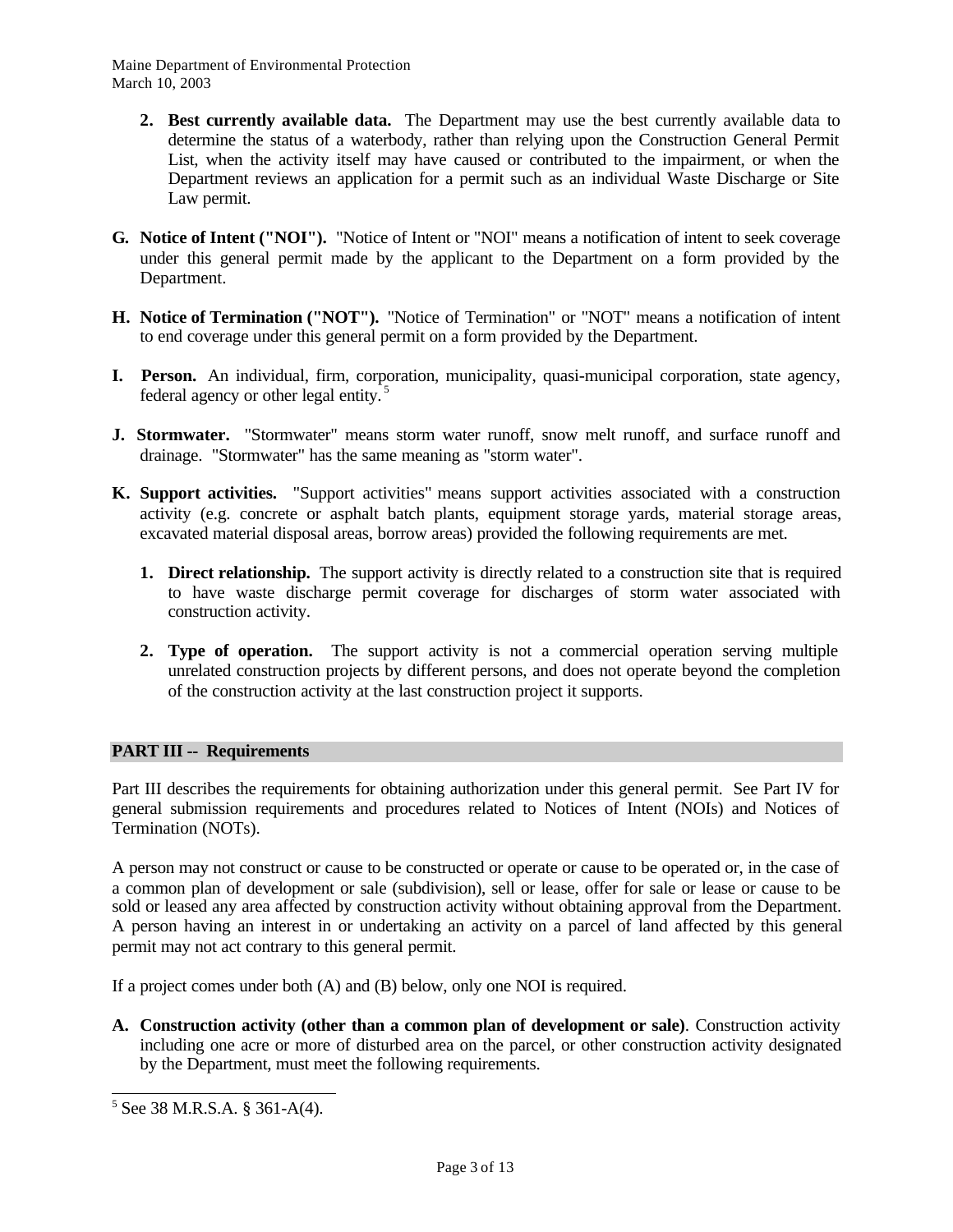- **1. Development requiring review pursuant to the Site Law**. If the development requires a Site Law permit, the following applies.
	- a. Submit NOI and NOT.
	- b. Meet the standards in Appendices A-C of this general permit.
	- c. Erosion and sedimentation control (ESC) plan development and maintenance. An ESC plan is a plan that demonstrates how the standards in Appendix A will be met. An ESC plan is required pursuant to the Site Law, and additional requirements may apply pursuant to the Site Law. It is not necessary to submit a separate ESC plan with the NOI. See Part III (D) concerning referencing a plan submitted as part of a Site Law application.
- **2. Other projects**. For other construction activities, the following applies**.**
	- a. Submit NOI and NOT.
	- b. Meet the standards specified in Appendices A-C of this general permit.
	- c. Erosion and sedimentation control (ESC) plan development and maintenance. An ESC plan is a plan that demonstrates how the standards in Appendix A will be met. See Part III(D) concerning referencing a plan submitted as part of a Stormwater Management application.
		- (i) If the project includes 1 acre or more of disturbed area and directly discharges to an impaired waterbody, develop and maintain an erosion and sedimentation control plan (ESC plan), and submit it to the Department for review.
		- (ii) If the project includes 3 or more acres of disturbed area and directly discharges to a waterbody that is not impaired, develop and maintain an ESC plan. Submit the plan to the Department for review with the NOI, unless the plan is signed by one of the persons listed below certifying that the plan meets the standards of this general permit.
			- A person certified in erosion control practices by the Maine Nonpoint Source Training and Resource Center.
			- A person certified as a "professional in erosion and sedimentation control" under the CPESC program.
			- A Maine registered professional engineer who by education, training, or experience is knowledgeable in stormwater management and erosion and sedimentation control.
			- Soil and Water Conservation District staff person trained to develop erosion and sedimentation control plans, working in an office with which the Department has an agreement concerning review of these plans.
- **B. Common plan of development or sale.** A common plan of development or sale must meet the following requirements.
	- **1. Site Law, Stormwater, or LURC.** A common plan of development or sale is considered to meet the requirements of this general permit if:
		- a. A Site Law, Stormwater (38 M.R.S.A. § 420-D), or LURC permit is required, and the requirements of Part III (A)(2) are met; and
		- b. If a Stormwater permit is required, the requirements of Part  $III(A)(2)$  are also met on all associated lots in the subdivision, as determined by the Department.

An ESC plan is required if the common plan of development or sale drains to an impaired waterbody (C) and a Site Law, Stormwater Management, or LURC permit is required for the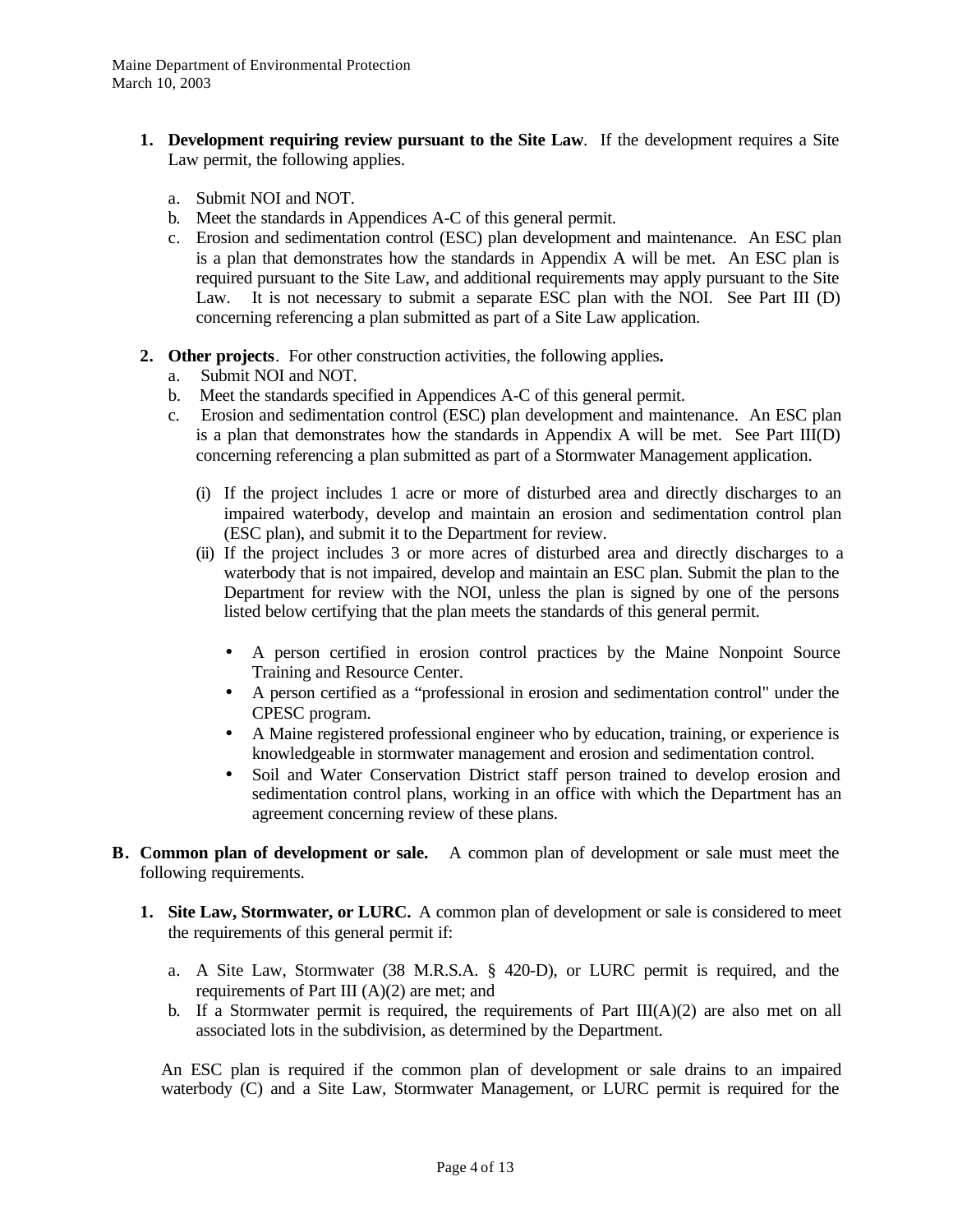project. An ESC plan is required if the common plan of development or sale does not drain to an impaired waterbody (C) but will result in 3 or more acres of total disturbed area, and a Site Law, Stormwater or LURC permit is required for the project. Total disturbed area includes expected disturbed area on lots as well as associated facilities such as roads, pads, and ponds. The department will assume that one acre of disturbed area will be created per 3 lots (1/3 ac. per lot), unless the person proposing the common plan of development or sale provides information concerning actual disturbed area.

**2. Other.** If the project does not require a Site Law, Stormwater, or LURC permit, and is not located within an area subject to the jurisdiction of LURC, then the project must meet the standards of the Maine Erosion and Sedimentation Control Law. An NOI is not required.

A lot buyer or subsequent transferee within a common plan of development or sale must submit an individual NOI if he or she proposes a construction activity as defined at Part II (A), regardless of whether the developer has filed an NOI.

The standards apply to the lots in the subdivision as well as associated facilities such as roads, pads, and ponds.

Note: The LURC Development Law only applies to areas of the state administered by the Land Use Regulation Commission (LURC). The Maine Site Law (in regard to subdivisions), Erosion and Sedimentation Control Law, and Stormwater Management Law, apply to projects or portions of projects outside the jurisdiction of LURC.

**C. Total maximum daily load (TMDL).** If the waterbody to which a direct discharge drains is impaired and has an EPA approved TMDL, then the discharge must be consistent with any waste load allocation (WLA) contained in the TMDL and any implementation plan.

Note: based upon TMDLs approved by the federal Environmental Protection Agency prior to March 10, 2003, this subsection concerning TMDLs does not require a construction activity to meet additional requirements to those otherwise specified in this general permit. If additional requirements result from a TMDL or implementation plan on or after March 10, 2003, they will not apply to a construction activity eligible for coverage under this general permit until incorporated into this general permit. Such requirements would be incorporated upon re-issuance of the general permit, or reopening of this subsection of the general permit. A general permit may be reopened or modified as provided in 38 M.R.S.A. § 414-A.

**D. ESC plan.** Material submitted with an application for a Site Law or Stormwater Management Law permit may be referenced to the extent it substantively addresses the standards in Appendix A. If not all the standards are addressed, supplementary material must be provided with the NOI. If an applicant wishes the Department to rely in whole or part on a submission that is part of a Site Law or Stormwater Management Law application, the applicant should submit a letter with the NOI describing the previous submission and the extent to which it should be relied upon, and listing the standards addressed by any supplementary material.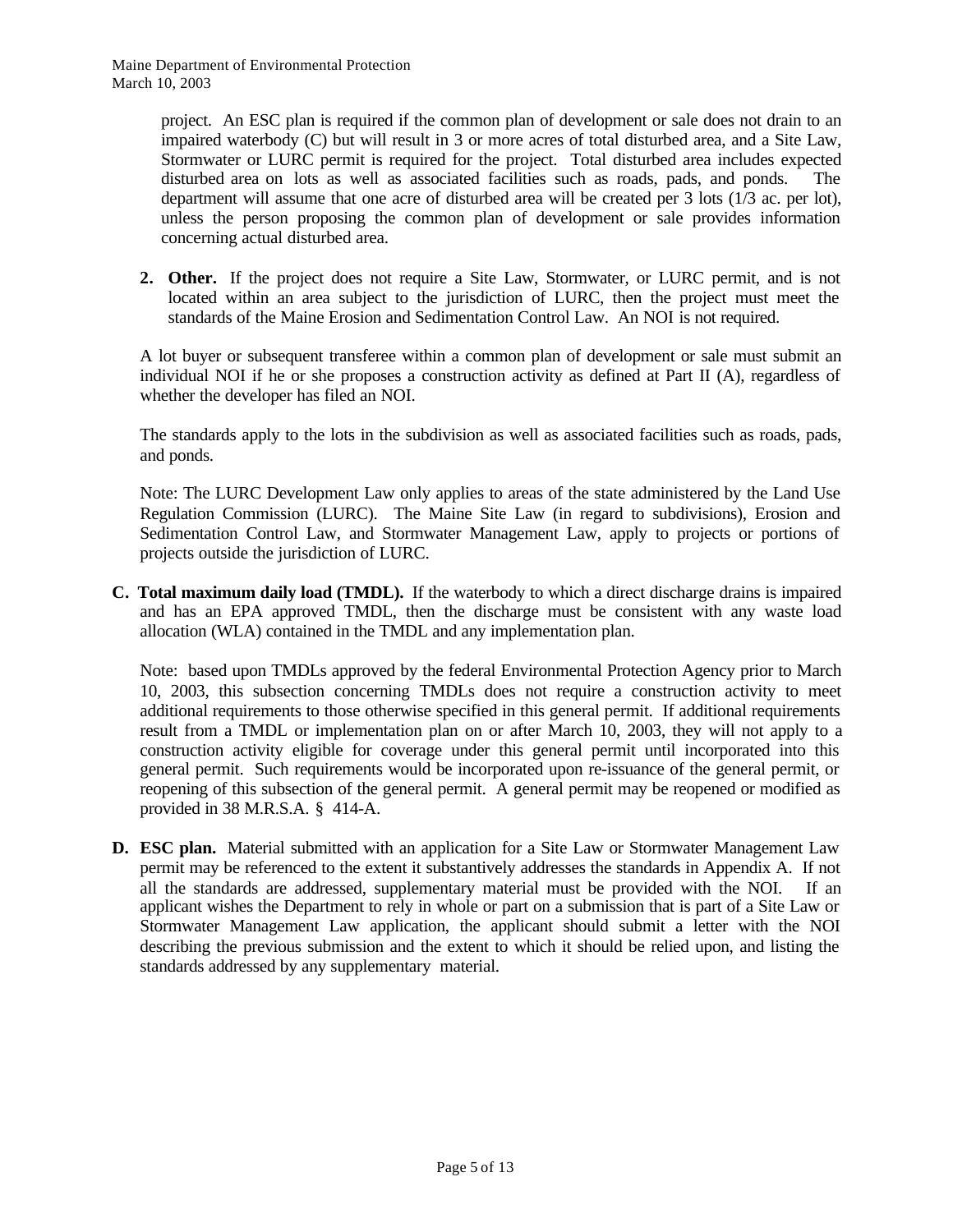#### **PART IV. Procedure**

- **A. Notice of Intent (NOI).** When the applicant submits an NOI, he or she agrees to comply with the standards and requirements of this general permit. An NOI must be submitted to the Department with the appropriate fee.
	- **1. Processing of NOI.** An NOI must be reviewed and approved by the Department prior to beginning construction activity or causing soil disturbance.

 The NOI is deemed approved 14 calendar days after the Department receives the application form, unless the Department approves the application sooner, or denies it, or notifies the applicant that he or she is ineligible for coverage under this general permit. If the DEP does not speak with or write to the applicant within this 14-day period regarding NOI, the application is deemed approved by the Department and the applicant may proceed to carry out the activity

Activities that require a permit under the Site Location of Development or the Storm Water Management Acts may not proceed until any required permit under those laws is obtained. Any NOI and supplementary information required by this subsection should be submitted at the same time as any required Stormwater Management or Site Law application for the activity in order to avoid delays in processing. The NOI may not be filed before these applications. The Department may consolidate application materials with these or other programs. When application materials are consolidated, the review period for the NOI is extended to coincide with the review period of the other program.

- **2. Submission.** A landowner or leasehold owner, or his or her authorized representative, must file the NOI using a form provided by the Department. The NOI must contain information specified by the Department including that listed in this subsection. The Department may require the submission of additional information as necessary. The NOI must be sent to the address indicated on the NOI form.
	- a. The legal name, address, telephone number, and any email address of the landowner or leasehold owner.
	- b. The legal name, address, telephone number, and any email address of the agent or contractor.
	- c. A narrative describing in detail how to get to and access the parcel and construction activities, and a USGS or similar map with the location marked.
	- d. A narrative describing the project and its purpose.
	- e. UTM Northing and UTM Easting (if known)
	- f. The size of disturbed area proposed.
	- g. A scaled plan or drawing of the proposed activity (site plan). Identify retained downgradient buffers, or explain in a narrative why such buffers will not be retained (see Pollution Prevention standard, Appendix A(1)). Identify protected natural resources, such as wetlands, streams, or high water line of ponds or coastal wetlands on the site plan. It is not necessary to have the plan professionally prepared. However, it must be legible and drawn to a scale that allows clear representation of distances and measurements on the plan.
	- h. An erosion and sedimentation control (ESC) plan if required to be submitted under Part III. If Part III allows certification as an alternative to submission of a plan, include a statement indicating that certification has been obtained and from whom.
	- i. Name of the receiving water(s) or if the discharge is through a municipal separate storm sewer system, the name of the municipal operator of the storm sewer.
	- j. Signature of applicant (landowner or lessee) or authorized representative with documentation showing authorization. For signatory requirements, see 06-096 CMR 521(5).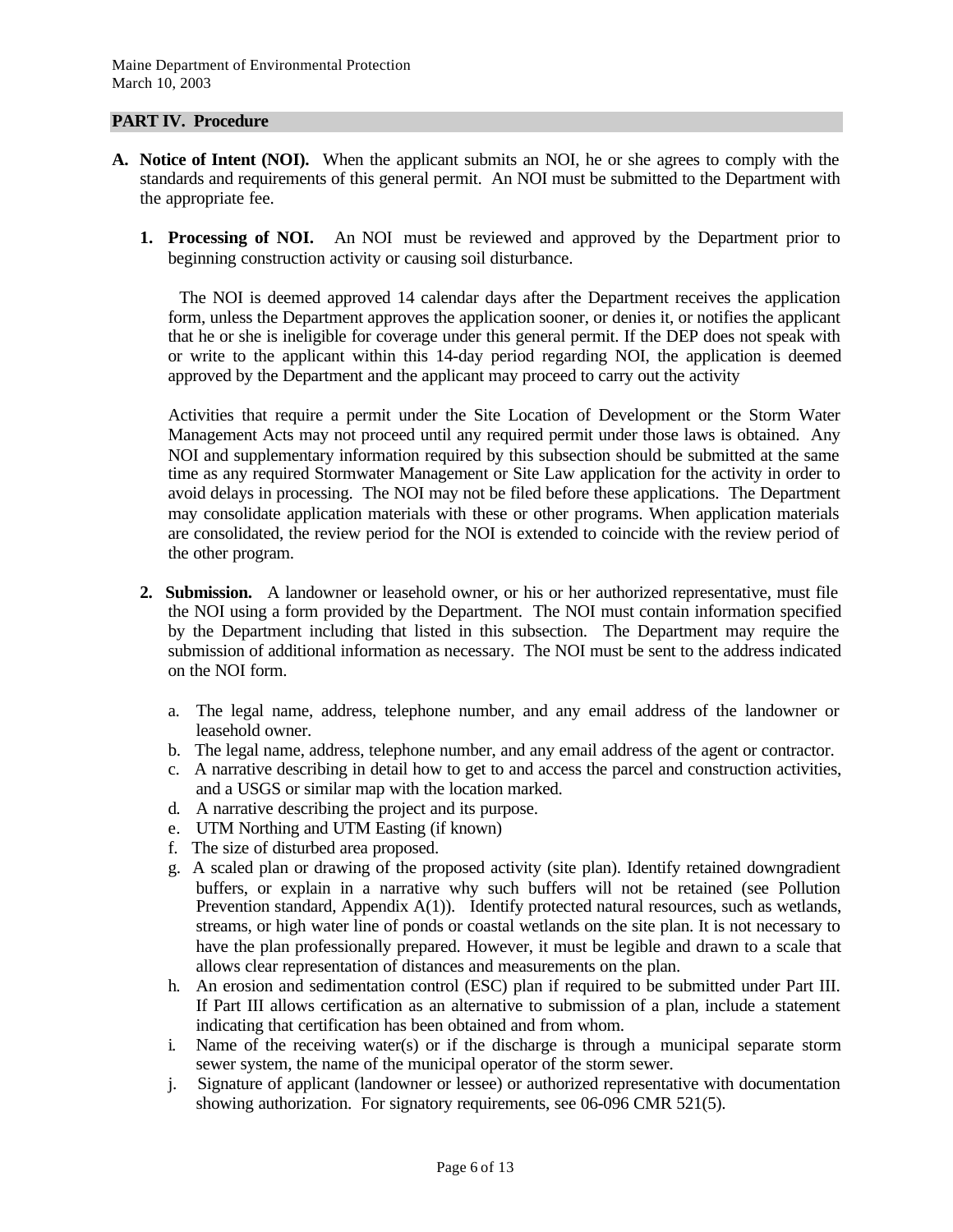l

k. For any construction activity occurring within an essential habitat or that may violate protection guidelines, written approval of the activity from the Department of Inland Fisheries and Wildlife (IF&W). The applicant must follow any conditions stated in the IF&W approval. <sup>6</sup>

Note: Maps showing areas of essential habitat are available from the Department of Inland Fisheries and Wildlife regional headquarters, municipal offices, the Land Use Regulation Commission (or areas within LURC's jurisdiction) and DEP regional offices. If the activity is located in essential habitat, IF&W must be contacted to request and obtain a "certification of review and approval."

- **B. Notice of Termination (NOT).** The permittee shall submit a Notice of Termination (NOT) on a form provided by the Department within 20 days of the completion of permanent stabilization or coverage under an alternative MEPDES permit has been obtained. If the property is transferred and construction activity is ongoing, the permittee is not required to file an NOT if the new owner or lessee must file an NOI to continue authorization under this general permit for a continuing discharge.
	- **1. Common plan of development or sale.** A person who has filed an NOI for a common plan of development or sale shall file an NOT as follows.
		- a. For areas of the site over which the developer has control, the NOT must be filed after permanent stabilization has been completed.
		- b. For areas of the site over which the developer does not have control (ex. lots sold in an undeveloped or partially undeveloped state), the NOT must be filed after (i) temporary stabilization including perimeter controls for individual lots have been completed if the developer has done prep work (stripping or grading) on the lots, (ii) the developer has informed the lot buyers of the requirements of this general permit, and (iii) the developer has provided the buyers with copies of any erosion control plan, or portion of a plan applicable to the lots, required to be certified or provided to the Department under the requirements of this general permit.

A lot buyer within a common plan of development or sale is required to meet the standards of this general permit, except that residential lot buyers are not required to maintain inspection logs as provided in Appendix A(2).

- **2. Timing.** A permittee's authorization to discharge under this permit terminates at midnight on the day the NOT is signed.
- **3. Submission.** The NOT must include information specified by the Department, including the following:
	- a. The legal name, address, telephone number, and any email address of the landowner or leasehold owner.
	- b. The legal name, address, telephone number, and any email address of the agent or contractor.
	- c. Photographs showing the completed project and the affected area. Exception: a person filing an NOT for a common plan of development is not required to include photographs for disturbed areas created by lot buyers or lessees.

<sup>&</sup>lt;sup>6</sup> A state agency may not license a project that will significantly alter habitat of any species designated as threatened or endangered, or violate protection guidelines, without a determination from IF&W. See 12 M.R.S.A. § 7755-A.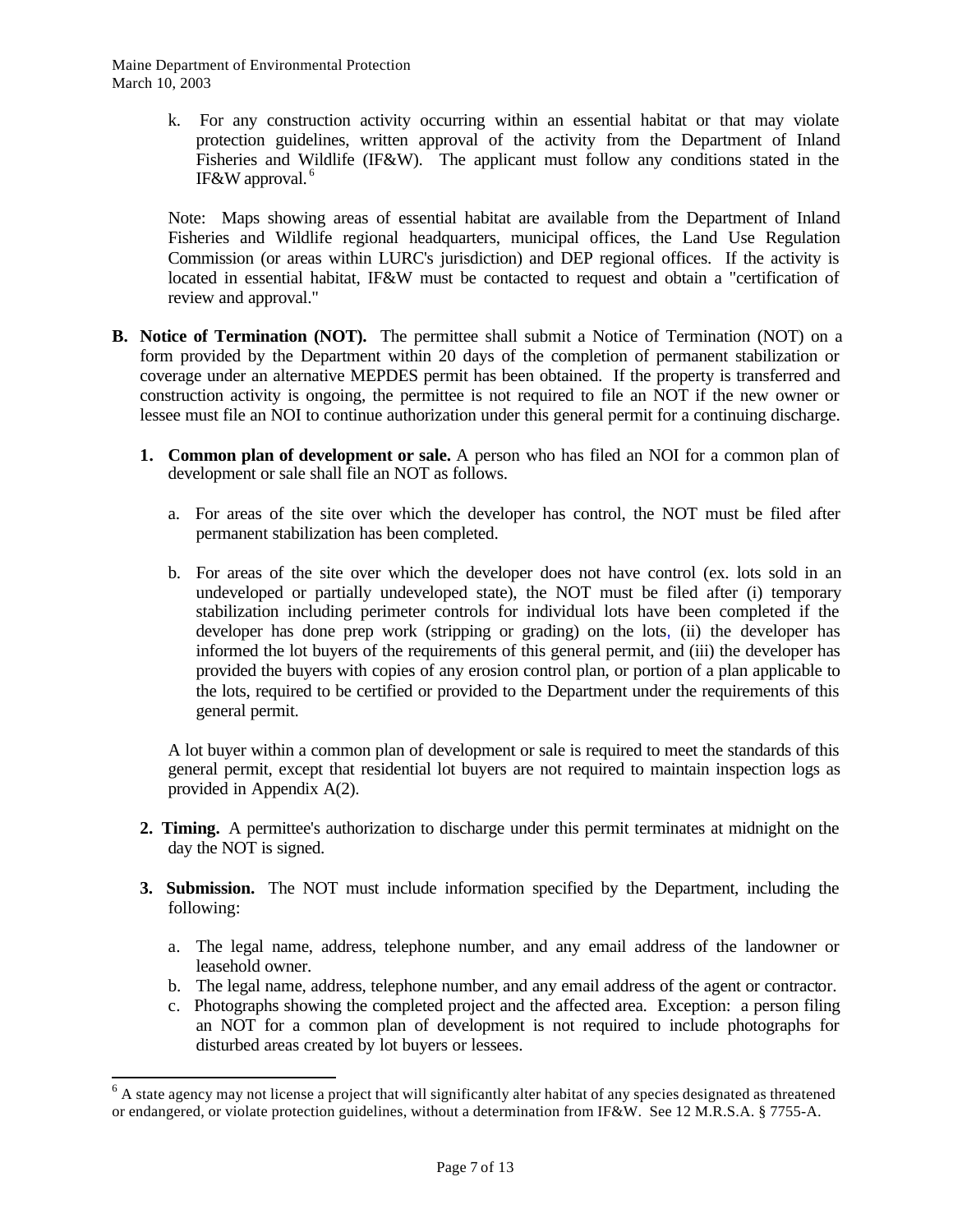- d. Signature of the permittee or authorized person together with documentation demonstrating authorization. If documentation has been previously submitted and is still current, it may be referenced.
- **C. Mail/copy.** The notification forms must be sent to the DEP by certified mail (return receipt requested) or other service providing a record of DEP's receipt of the item to the sender, or hand delivered to the DEP and date stamped by the Department. The applicant must keep a copy of the notification forms and all materials provided to the Department.

# **D. Retention of records**

- **1. Documents.** The permittee shall retain copies of the ESC plan and any forms, submissions, reports, or other materials required by this general permit for a period of at least three years from the completion of permanent stabilization. This period may be extended by request of the Department.
- **2. Accessibility.** Employees and agents of the Department may enter any property at reasonable hours in order to determine compliance.<sup>7</sup> The permittee shall retain a copy of the ESC plan and this general permit at the construction site or other location accessible to the Department, local government officials, and any operator of a municipal separate stormwater sewer receiving discharges from the site, from project initiation to permanent stabilization. The permittee shall ensure that a copy of the ESC plan and this general permit are available for the use of any contractors on the site undertaking work regulated by this general permit.
- **E. Changes in the activity or owner/lessee.** Coverage under this general permit will be continued provided there are no changes in the discharge as described in the NOI and associated submissions. If any changes are proposed in the activity, the person having filed the NOI must notify the Department through the submission of updated information in writing, including submitting or obtaining certification for any revisions to an ESC plan required in Part III.

The updated information must be submitted with a new NOI if the permittee proposes to expand or relocate disturbed area of one acre or more beyond what was indicated in the original NOI, or to change the waterbody to which the stormwater will be discharged. Information concerning other changes may be submitted in a letter.

If the owner or lessee of the land changes, the new owner or lessee must file an NOI if he or she wishes to continue coverage under this general permit. Materials submitted with an NOI by a prior owner or lessee may be referenced if they are still current. Exception: a lot buyer or subsequent transferee of a lot within a common plan of development or sale is not required to file an NOI unless he or she proposes a construction activity as defined in Part II(A).

- **F. Reissuance.** Upon reissuance of this general permit by the Department, persons wishing to continue coverage for a discharge during a construction activity must notify the Department through submission of an NOI. The NOI may reference information in prior NOI submissions to the extent it is still current.
- **G. Request to be excluded.** A person may request that an activity be excluded from coverage under this general permit and apply for an individual waste discharge permit pursuant to the Department's rules. When an individual permit is issued to a person otherwise subject to this general permit, the

 $7$  See 38 M.R.S.A. § 347-C(in part).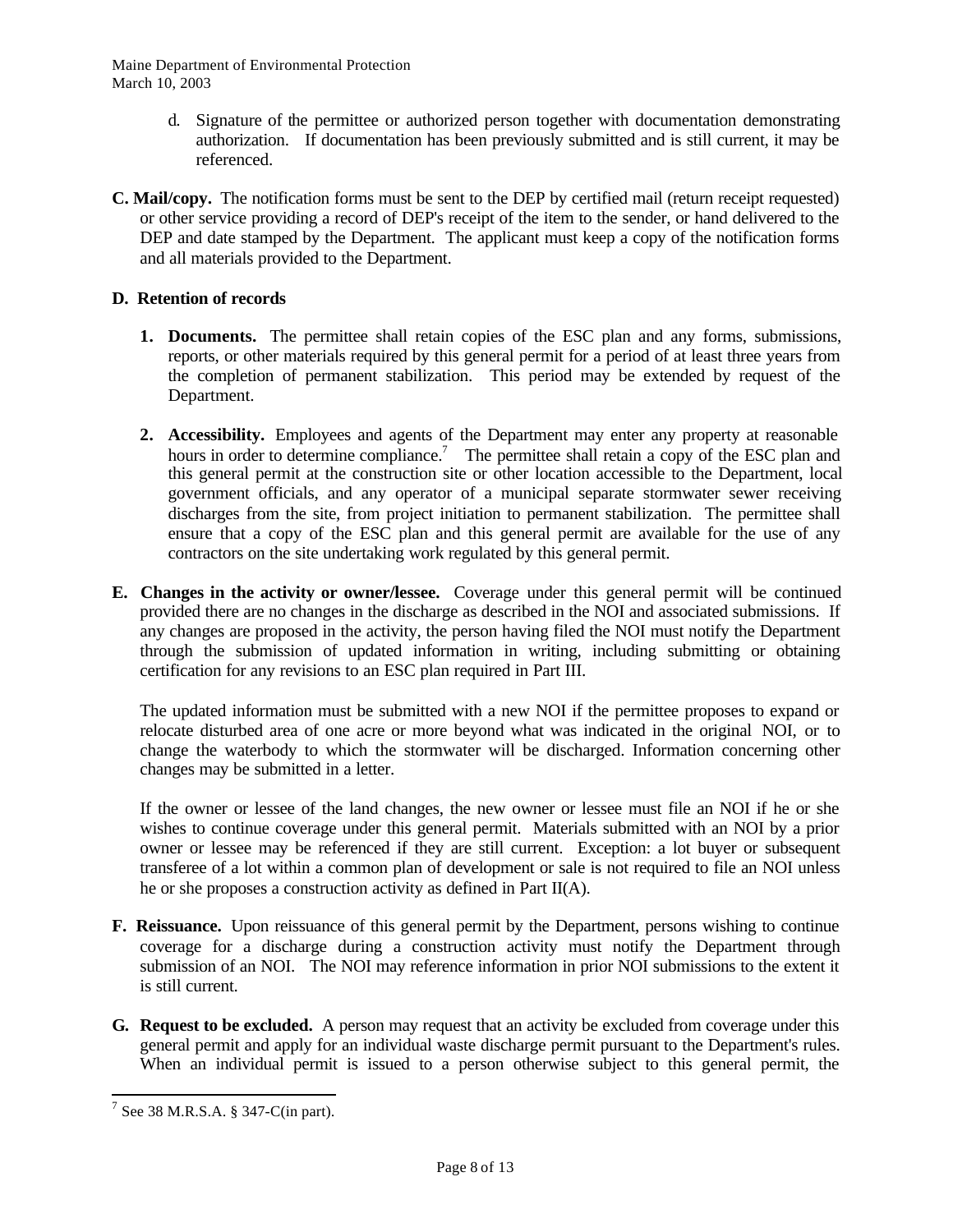applicability of this general permit to that person is automatically terminated on the effective date of the individual permit.

# **H. Initial issuance of this general permit**

**1. Construction activity including one acre or more of disturbed area.** This subsection applies for purposes of determining jurisdiction under the "one acre" threshold only.

a. Prior authorization under Phase I. A person with on-going construction activity as of March 10, 2003 who received authorization to discharge for the project under the prior federal Phase I Construction General Permit shall submit a notice of intent (NOI) prior to or on June 9, 2003. Until filing of the NOI or NOT, the person shall comply with the all requirements of the prior federal construction general permit.

An ongoing activity must submit an NOI as required in this general permit unless (i) it completes permanent stabilization prior to March 10, 2003; or (ii) it is eligible to submit a Notice of Termination (NOT) prior to or on June 9, 2003. If an NOI is required, the requirements of Part III must be met for areas that have not been permanently stabilized as of the date the NOI is approved by the Department.

- b. Lack of prior authorization under Phase I. A person with on-going construction activity as of March 10, 2003, who was required but did not obtain authorization required under the prior federal Phase I Construction General, is required to submit an NOI as provided in this general permit as of March 10, 2003.
- c. Phase II construction activity. A person with an on-going activity as of March 10, 2003 (or new activity on or after March 10, 2003 and before June 9, 2003), who was not required to obtain authorization under the federal Phase I Construction General permit, but is required to obtain authorization under this general permit, shall submit an NOI by June 9, 2003**.** This requirement applies without regard to whether the project will be completed prior to June 9, 2003.

An ongoing activity or new construction activity must submit an NOI as required in this general permit if one or more acres is cleared, graded or excavated so as to meet the definition of "disturbed area" (in Part II) on or after March 10, 2003.

**2. Common plan of development or sale.** This subsection applies for purposes of determining jurisdiction under the "common plan of development or sale" threshold only.

A common plan of development or sale (subdivision) is not required to meet the requirements of this general permit if it received approval from LURC or the municipality where it is located before March 10, 2003.

- a. If a subdivision that received municipal or LURC approval prior to March 10, 2003 is modified on or after the effective date of this permit so as to add three or more subdivision lots as determined by LURC or the municipality, this general permit applies to those lots and their associated facilities as provided in Part III.
- b. If a subdivision receives approval on or after March 10, 2003, then this general permit does not apply to lots transferred before March 10, 2003.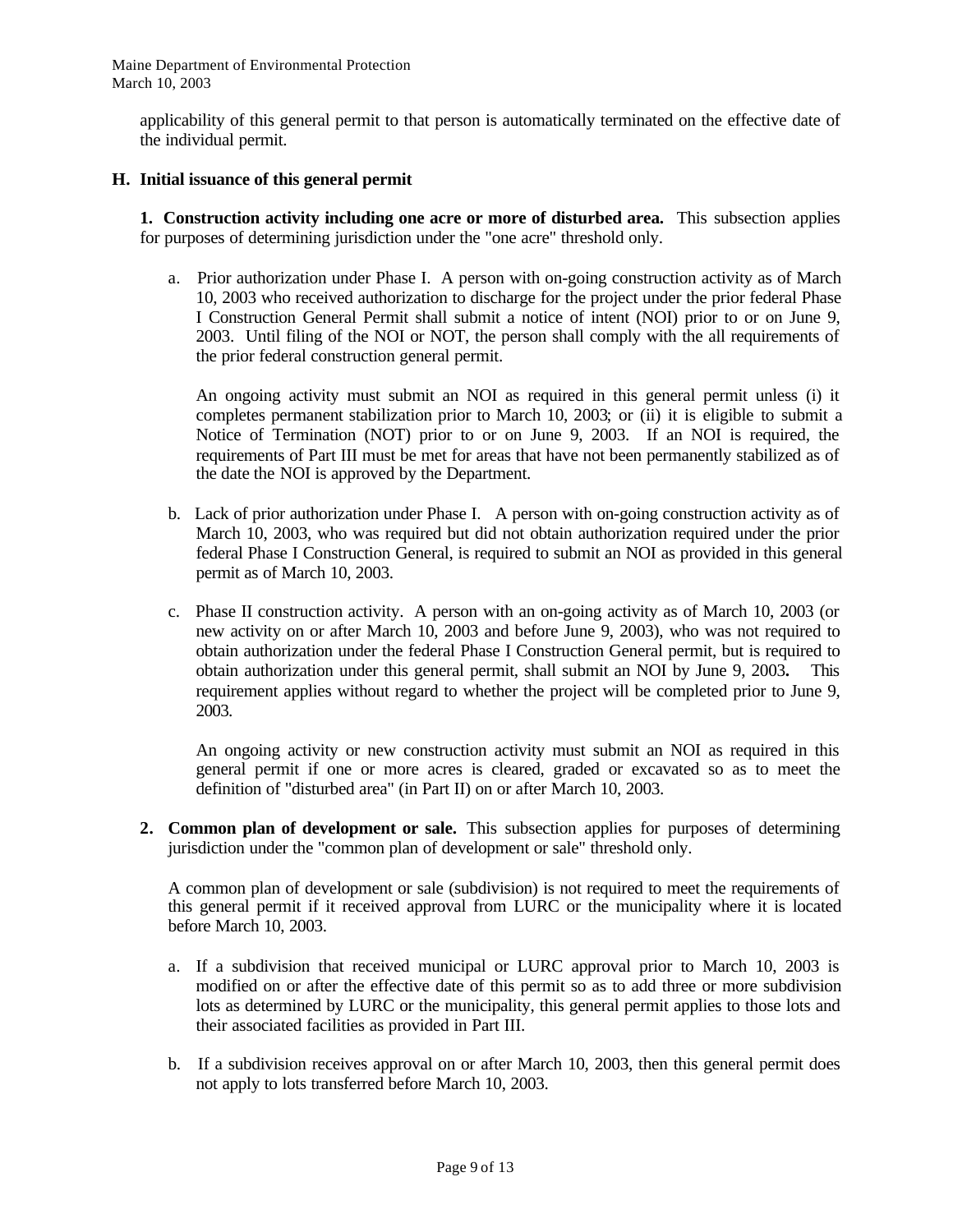> Note: The person subdividing the land must still file an NOI if he or she will undertake construction activity on the parcel that includes one or more acres of disturbed area, as provided in Part IV(H)(1) above, on or after March 10, 2003. Examples of such activity would be road or pad construction, or stripping and grading. A single NOI may be filed for both the common plan of development or sale and this disturbed area.

> Note: A lot buyer or lessee who will undertake construction activity including one or more acre of disturbed area on or after March 10, 2003 must file an NOI, under Part IV(H)(1) above, without regard to whether municipal or LURC approval has been obtained for the subdivision containing the lot or when such approval occurred.

#### **PART V -- Limitations on Coverage**

**A. Individual permit or other general permit.** This general permit does not authorize a stormwater discharge associated with construction activity that requires an individual waste discharge permit or is required to obtain coverage under another waste discharge general permit. See Part VI(A) for information on related waste discharge permits.

The Department may require any person with a discharge authorized by this general permit to apply for and obtain an individual permit.<sup>8</sup> When the DEP notifies an applicant than an individual permit is required, no work may be begun or continued unless and until the individual permit is obtained. Any interested person may petition the Department to take action under this paragraph. Examples of when an individual waste discharge permit may be required are specified in rule.<sup>9</sup>

- **B. Compliance with this general permit.** This general permit does not authorize a stormwater discharge that is not in compliance with the requirements of this general permit. If the Department determines that the standards of this general permit have not been met, the Department shall notify the person and may:
	- **1.** Authorize coverage under this general permit after appropriate controls and implementation procedures designed to bring the discharge into compliance with this general permit and water quality standards have been implemented as determined by the Department;
	- **2.** Require an individual waste discharge permit; or
	- **3.** Inform the person that the discharge is prohibited.

Compliance with this subparagraph does not preclude any enforcement activity under Maine law for an underlying violation.

- **C. Non-stormwater.** This general permit does not authorize a discharge that is mixed with a source of non-stormwater, other than those discharges in compliance with Appendix C(6).
- **D. Total maximum daily load (TMDL).** This general permit does not authorize a direct discharge that is inconsistent with any EPA approved TMDL for the waterbody to which the direct discharge drains as provided in Part III(C).

 $8$  See 06-096 CMR 529(2)(B)(3).

 $9^9$  06-096 CMR 529(2)(b)(3)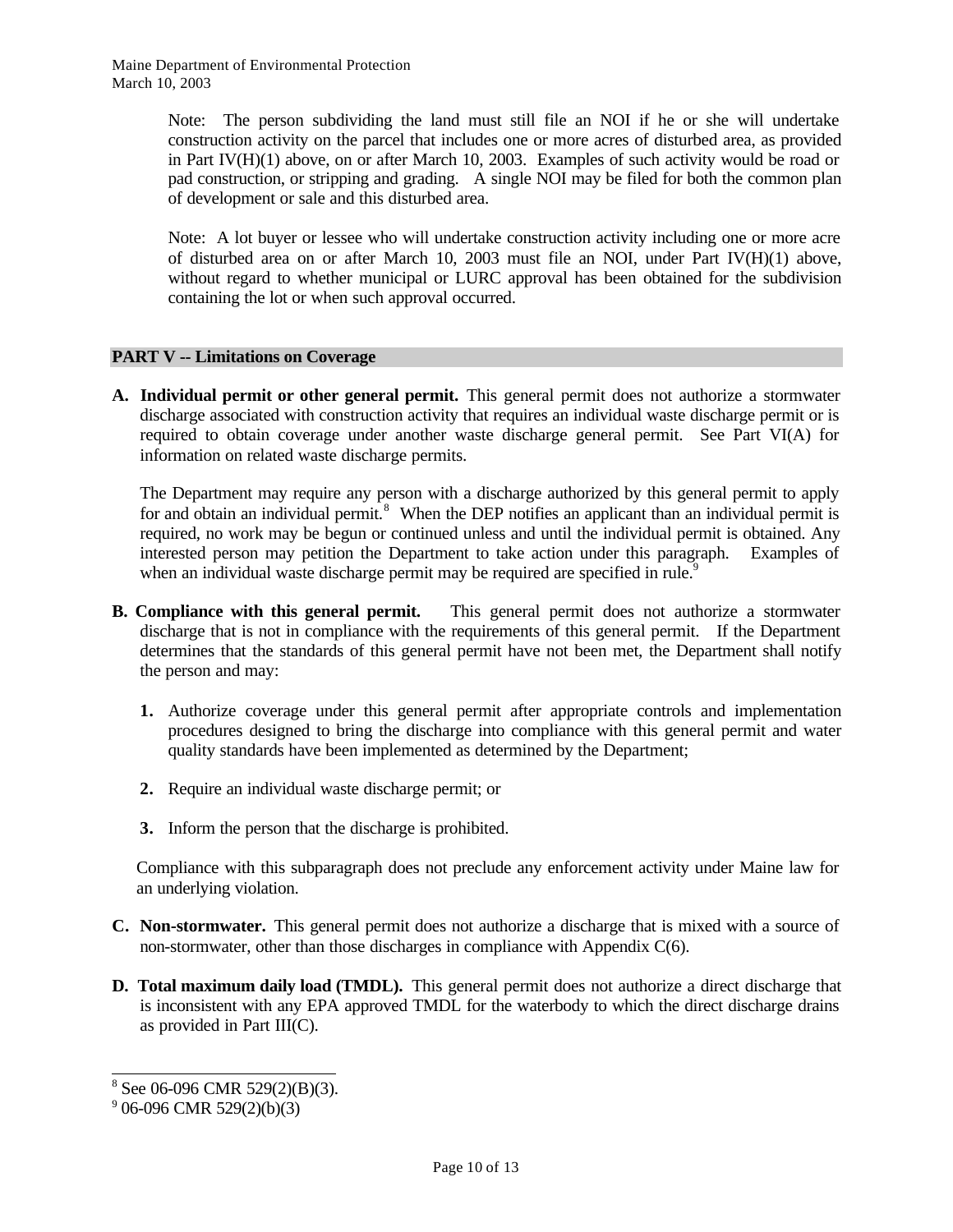- **E. Discharge of hazardous substances, chemicals, or oil.** This general permit does not authorize the discharge of hazardous substances, chemicals, or oil resulting from an on-site spill.
- **F. Violation of water quality standards.** This general permit does not authorize a discharge that may cause or contribute to a violation of a water quality standard.
- **G. Related laws.** This general permit does not authorize stormwater discharges that are not in conformance with the terms and conditions of permits issued under Site Location of, 38 M.R.S.A. §§ 481-490; Stormwater Management, 38 M.R.S.A. § 420-D; Natural Resources Protection, 38 M.R.S.A. §§ 480-A - 480-Z; or the Land Use Regulation Commission §§ 481 et. seq.. This general permit does not authorize stormwater discharges that are not in conformance with the Maine Erosion and Sedimentation Control Law, 38 M.R.S.A. § 420-C.
- **H. Post-construction discharges.** This general permit does not authorize stormwater discharges after the completion of permanent stabilization.
- **I. Metallic mineral mining or advanced exploration**.This general permit does not authorize discharges from metallic mineral mining or advanced exploration. Stormwater and erosion and sedimentation standards related to construction are specified in the Site Location of Development permit and LURC permit and, if required, an individual waste discharge permit.
- **J. Exemptions.** Certain exemptions apply and are specified in the Maine Waste Discharge Law. An exemption in a Maine law other than the Maine Waste Discharge Law, such as the Site Law or Maine Stormwater Management Law, does not create an exemption to the Maine Waste Discharge Law or the requirements of this general permit. Each law has its own set of statutory exemptions.
- **K. Reopener.** This general permit may be modified or reopened as provided in 38 M.R.S.A. § 414-  $A(5)$ .

### **Part VI -- Relationship to other programs**

An activity may include "construction activity" and also be regulated under other programs.

#### **A. Related waste discharge permits**

- **1. Multi-sector.** A stormwater discharge requiring approval as an industrial activity other than 06- 096 CMR  $521(b)(14)(x)$  is not authorized under this general permit.
- **2. Waste discharge permit (surface water).** A waste discharge permit may be required for activities such as combined sewer overflows (CSOs), spray irrigation, process water treatment systems, metallic mine drainage, and other discharges inadequately covered by this general permit, as determined by the Department.
- **3. Waste discharge permit (groundwater).** A waste discharge permit may be required for the discharge of stormwater through any well or wells, including drywells and subsurface fluid distribution systems. For complete requirements, see 06-096 CMR 543.

A "subsurface fluid distribution system" is an assemblage of perforated pipes, drain tiles, or similar mechanisms intended to distribute fluids below the surface of the ground. A "well" is a bored, drilled, or driven shaft the depth of which is greater than the largest surface dimension,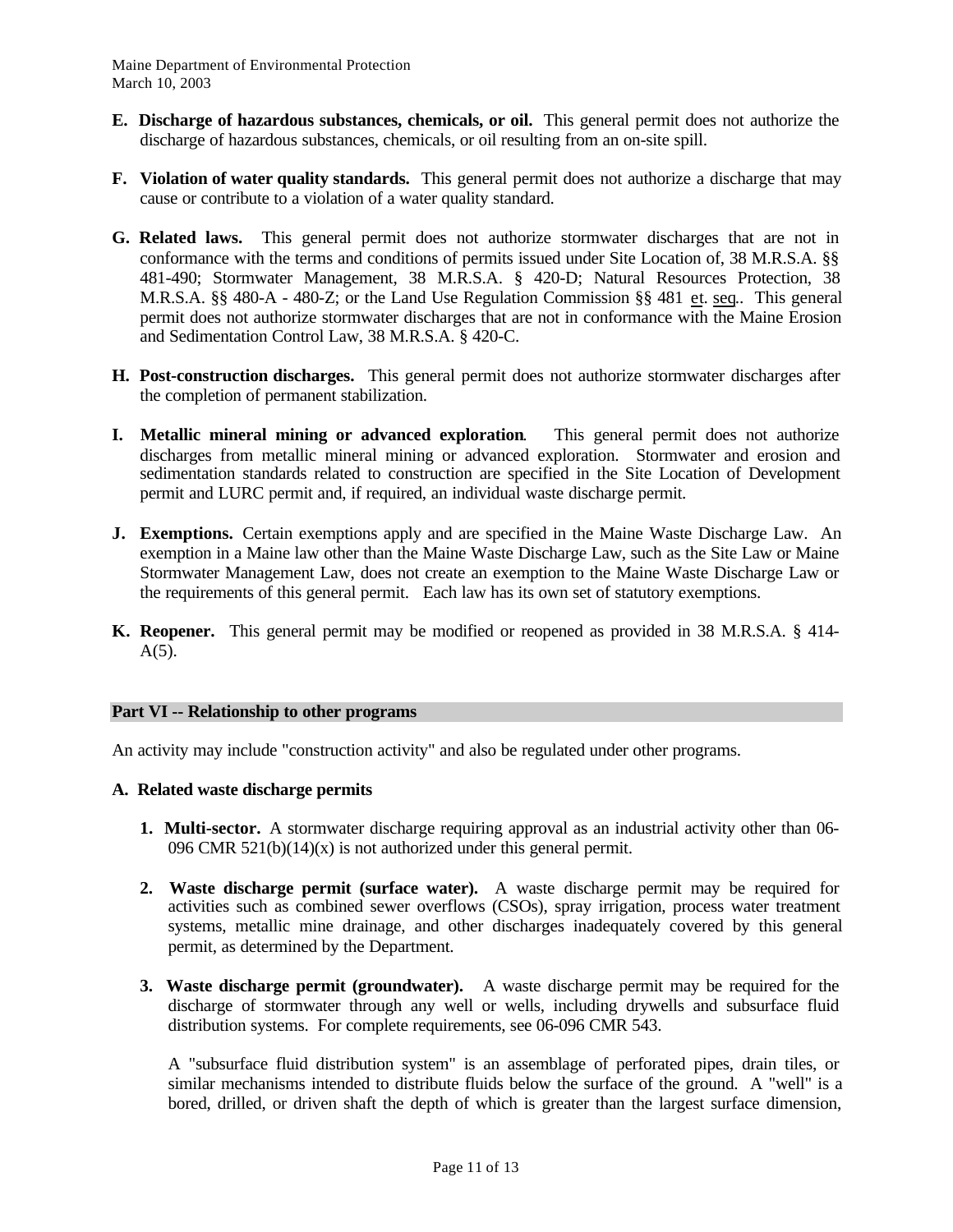> whether the shaft is typically dry or contains liquid; or a dug hole the depth of which is greater than the largest surface dimension; or a subsurface fluid distribution system. "Well injection" means the subsurface discharge of fluids into or through a well.

- **B. Quarry or an excavation for borrow, clay, topsoil, or silt**. Clearing, grading or excavation activities conducted as part of the exploration and construction phase of a mineral mining operation must meet the requirements of this general permit, if they will result in the direct discharge of stormwater to waters of the state other than groundwater, will disturb one or more acres of land, and occur on or after March 10, 2003. These requirements do not apply to an area that is internally drained. Construction activity includes the building of site access roads and removal of overburden and waste rock to expose mineable materials. If the activity must meet the requirements of this general permit, the following exceptions apply.
	- **1. Stabilization deadlines.** The 14 day time limit for temporary stabilization in Appendix A(3), and the one-year time limit for permanent stabilization in Appendix A(5) do not apply.
	- **2. If under the Gravel Pit or Quarry Program -- may need to do an ESC plan.** If the clearing, grading, or excavation activity subject to this general permit is also required to meet the Performance Standards for Excavations for Borrow, Clay, Topsoil or Sil $t<sub>10</sub>$  or Performance Standards for Quarries<sup>11</sup>, then the operator does not have to meet the requirements specified in Part III of this general permit, except for the ESC plan requirements in Part III(A)(2).

In some cases, an area that is not internally drained initially may become internally drained during construction. For an area that has become internally drained, it is not necessary to undertake stabilization as otherwise required under this general permit before filing the NOT.

- **C. Other programs such as Site Law, Stormwater, and Waste.** The Department may combine application requirements for this general permit and other programs administered by the Department. Other programs may include facilities and projects regulated pursuant to programs such as 38 M.R.S.A. § 1310-N (Solid waste facility licenses), 1319-R (facility siting), 1319-X (criteria for development of waste oil facilities and biomedical facilities), 38 M.R.S.A. § 483-A (Site Location), 38 M.R.S.A. 420-C (Stormwater Management), and 12 M.R.S.A. § 685-A (LURC). In case of a conflict between the standards in Appendix A, B, and C and those adopted pursuant to any of these laws, the stricter standard applies, as determined by the Department. The review period for the NOI may be extended as provided in Part IV(A)(1)(b). The Department may waive the fee required with the NOI pursuant to this general permit for certain combined applications.
- **D. Silvicultural activities.** Authorization under this general permit is not required for non-point silvicultural activities as provided in 06-096 CMR 521(10).
- **D. Maine Department of Transportation.** Construction activities conducted by the Maine Department of Transportation (MDOT) or the Maine Turnpike Authority (MTA) pursuant to a Memorandum of Understanding between the Department, and MDOT and MTA, are authorized under this general permit within the limits of coverage specified in this general permit. MDOT and MTA are considered qualifying state programs as provided in 40 CFR 122.44(s).

l  $10$  38 M.R.S.A. §§ 490-A et. seq.

 $11\overline{38 \text{ M.R.S.A. } }$ §§ 490-W et. seq.